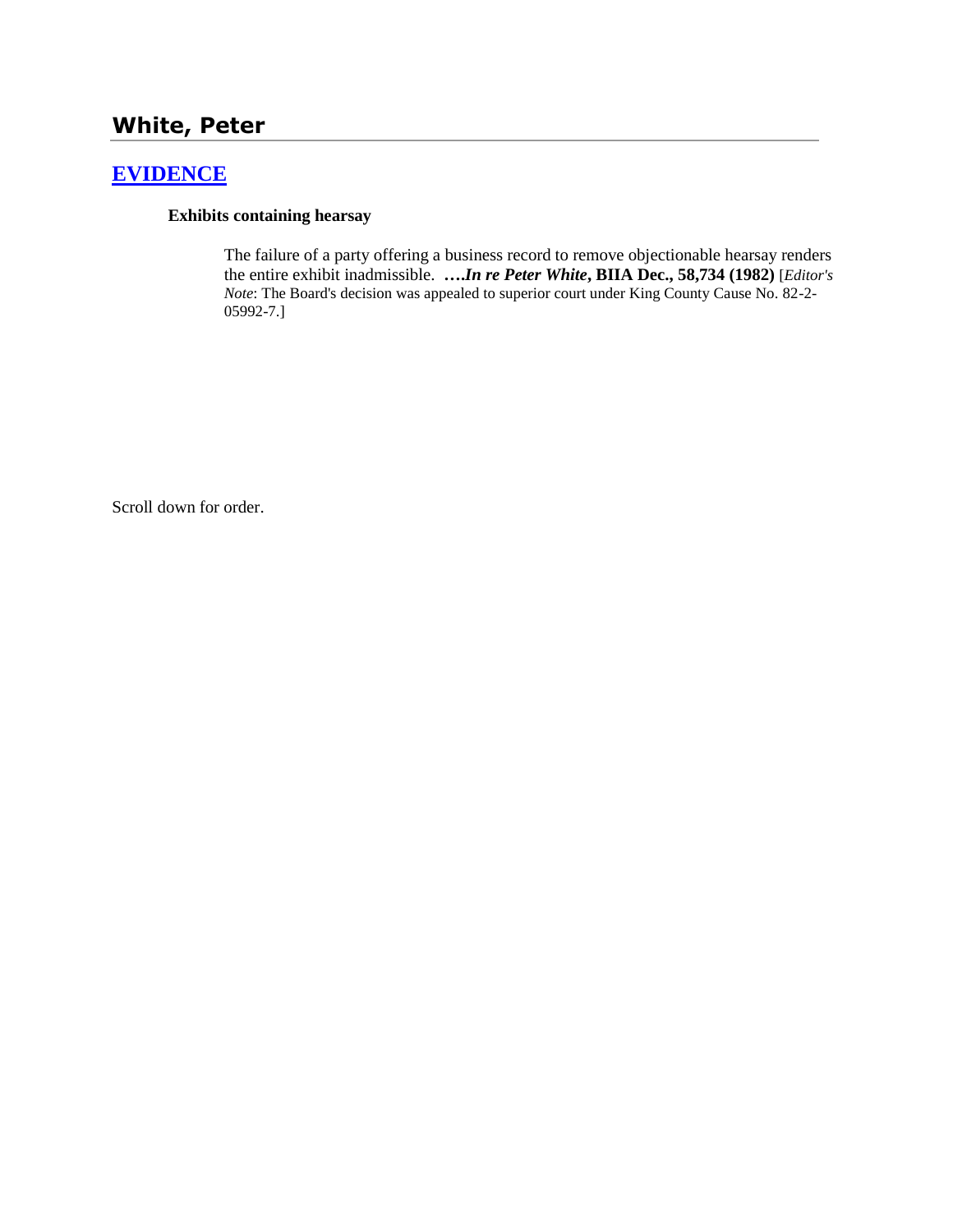### **BEFORE THE BOARD OF INDUSTRIAL INSURANCE APPEALS STATE OF WASHINGTON**

**)**

**IN RE: PETER WHITE ) DOCKET NO. 58,734**

**CLAIM NO. S-343515 ) DECISION AND ORDER**

APPEARANCES:

Claimant, Peter White, by Walthew, Warner, Keefe, Arron, Costello and Thompson, per Charles F. Warner

Employer, King County, by Perkins, Coie, Stone, Olsen and Williams, per Calhoun Dickinson

This is an appeal filed by the employer on February 10, 1981, from an order of the Department of Labor and Industries dated December 31, 1980, which allowed the claim for benefits based upon an alleged industrial injury having occurred on June 6, 1979. **AFFIRMED**.

## **DECISION**

Pursuant to RCW 51.52.104 and RCW 51.52.106, this matter is before the Board for review and decision on a timely Petition for Review filed by the claimant to a Proposed Decision an Order issued on January 13, 1982, in which the order of the Department dated December 31, 1980 was reversed and remanded to the Department with instructions to issue a further order rejecting this claim.

The Board has reviewed the evidentiary rulings in the record and with one exception finds that no prejudicial error was committed and said rulings are hereby affirmed. Although Exhibit No. 2, claimant's records from the Group Health Cooperative, may be a business record under RCW 5.45.020, there was no attempt made by the party offering this exhibit to strike the impressions and opinions which were clearly objectionable. In addition, emphasis is added at several places by underlining or bracketing, which clearly is not contemporaneous with the production of the record. Although the great bulk of the material contained in the hospital and clinical records offered an Exhibit No. 2 may be admissible under the Uniform Business Record Act and the holdings in Young v. Liddington, 50 Wn.2d 78 (1957), and Liljeblom v. Department of Labor and Industries, 57 Wn.2d 136 (1960), at least a portion is objectionable hearsay and the failure to remove this material by the party offering it leads us to the conclusion that it should be rejected in its entirety. Glenn v. Brown, 28 Wn. App. 86 at page 90 validates a trial court's decision rejecting letters admissible under the Uniform Business Records as Evidence Act. RCW 5.45.020, because no attempt was made to segregate the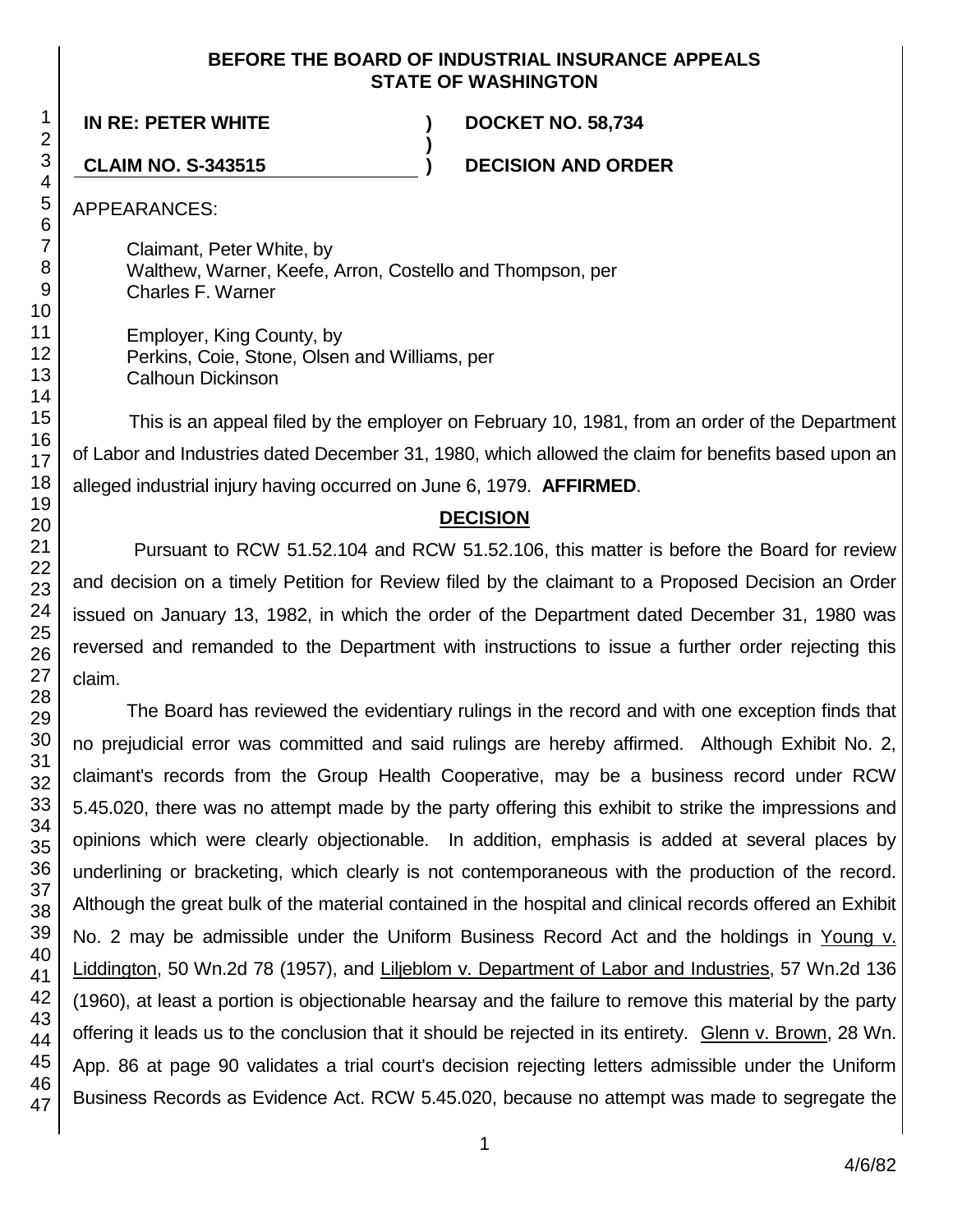potentially inadmissible portions of the letters from those which are inadmissible. Accordingly, Exhibit No. 2 will appear as identified but rejected.

Although technically speaking, the employer's counsel should have moved to reopen his casein-chief when he learned that Dr. Knopp's deposition would not be published by the claimant, we do not feel his failure to do so should result in the rejection of this evidence. The deposition of Dr. Knopp will remain in the record as evidence offered by the employer.

Although there is extensive discussion in the Proposed Decision and Order regarding the testimony of a number of lay and medical witnesses, there is no mention made of the testimony of Annie Daniels, Mr. White's co-worker. In June of 1979, Mrs. Daniels was a store clerk for the King County Public Works Department, working at the same facility in Renton where Mr. White allegedly suffered his industrial injury. Following her testimony to the effect that she heard someone else ask Mr. White to unload barrels, she was asked if she saw him later in the day. Following an affirmative response, she was asked to state what she observed later in the day:

> "I don't remember the time, you know, I remember that after he finished unloading the barrels we were in the same building and he looked like he was in a lot of pain when he came back and I asked him, 'What's the matter,' and he told me he felt he had injured his back, and I said, 'Maybe you should go to a doctor and get it checked out.'"

Although Mrs. Daniels could not remember specifically when this incident occurred, she did state that it was in the summer of 1979. There is nothing in the record to indicate that Mrs. Daniels was a personal or social friend of the claimant or had any type of personal relationship with the claimant which would cause her to color her testimony in his favor. Although Mr. White did not see fit to complain about his back condition to Dr. Tokarchek, Dr. Knopp, or any other physician caring for him until several months after the incident of June 6, 1979, this does not mean that the incident did not occur. We are convinced through the corroboration of the claimant's testimony, by the testimony of a disinterested third party, Mrs. Daniels, that he injured his low back on June 16, 1979, as the result of moving heavy barrels during the course of his employment. Even if we were to consider the contents of Exhibit No. 2, which we have rejected, our opinion would still be that the claimant suffered an industrial injury as alleged.

## **FINDINGS OF FACT**

Based on a careful review of the entire record, this Board finds as follows: